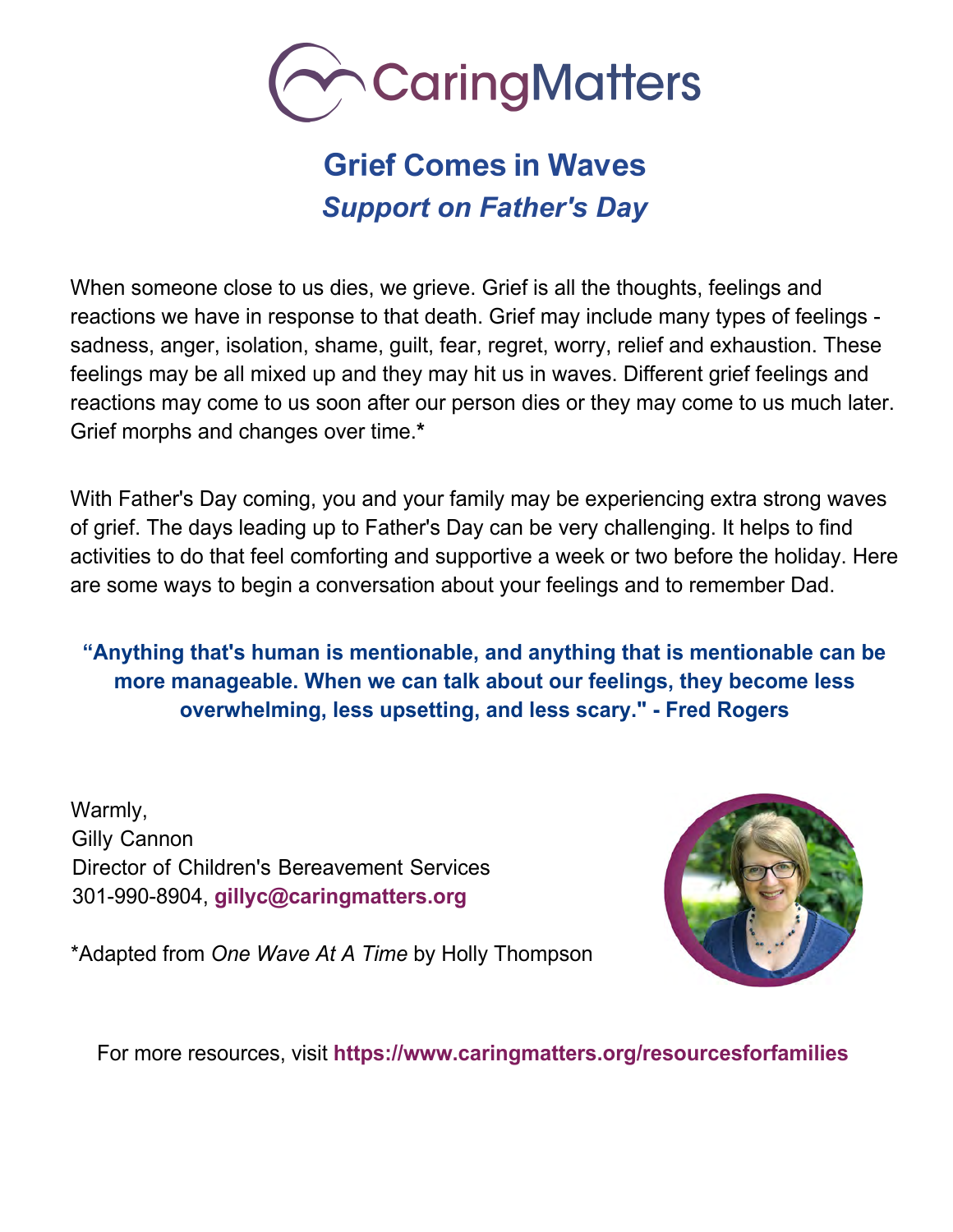

## **Make / Do Riding the Waves**

Grief comes in waves. Sometimes your feelings feel like huge waves and sometimes they are calm and manageable. It can be comforting to remind yourself that just as the storm always passes and the water becomes calm again, so too will your feelings.

Here is an activity you can do together as a family to remember Dad and to help you begin a conversation about your feelings. Watch this video\*\* for how to make a boat, a sail and waves: **<https://www.youtube.com/watch?v=9SiH-XYUc-M>** \*\*



The materials you need for this project are pictured on the left. Also, some extra steps and pictures are below to help with the project as you explore how your feelings can feel stormy and then calm.

# **Extra Steps**

- 1. You can also make your boat from a small box or folded paper: **<https://usefulbuzz.com/how-to-make-paper-boat-origami-boat-instruction/>**
- 2. Once you have made your boat and a sail, draw a picture of Dad or write some things you remember about him on the sail.



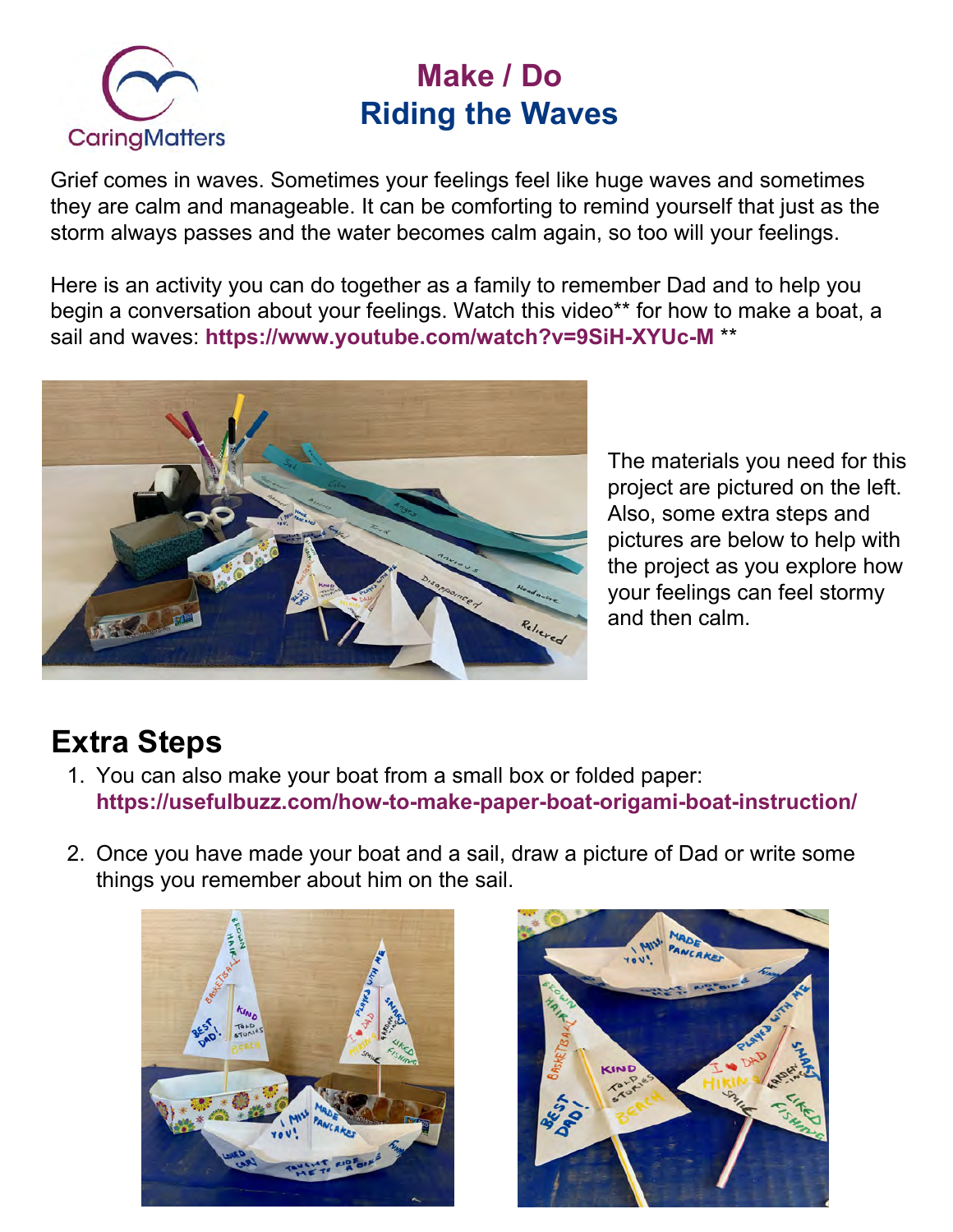

### **Make / Do Riding the Waves Continued...**

3. Make a sea for your boats. Use a piece of blue paper (as shown in the video on page 2\*\*) or for a larger sea take the side of a delivery box, cover with blue paper, or color blue with paint, markers or crayons.

|         |                                       | <b>Contract Contract Contract Contract Contract Contract Contract Contract Contract Contract Contract Contract Contract Contract Contract Contract Contract Contract Contract Contract Contract Contract Contract Contract Contr</b> | $-12$ ( $-2$ $-5$ ) $-$ |                    |          |
|---------|---------------------------------------|--------------------------------------------------------------------------------------------------------------------------------------------------------------------------------------------------------------------------------------|-------------------------|--------------------|----------|
|         | Lonely                                | Worried                                                                                                                                                                                                                              | Happy<br>Unsettled      |                    |          |
|         |                                       |                                                                                                                                                                                                                                      |                         |                    |          |
|         | Sad                                   | C <sub>a</sub>                                                                                                                                                                                                                       | Angry                   | Hurt               | Regret   |
|         | Foggy brained<br><b>SATISFIED AND</b> | RestLess                                                                                                                                                                                                                             | Tired                   | Anxious            | Headache |
|         | Ashamed                               | thoughtful                                                                                                                                                                                                                           | Exhausted               | ×.<br>Disappointed | Relieved |
| Pensive | hurting                               | tummy ache<br><b>STERN</b>                                                                                                                                                                                                           | <b>Numb</b>             | Lonely             |          |
|         | tearful                               | guilty                                                                                                                                                                                                                               | upset                   |                    |          |

4. Before you stick the waves onto your sea (as shown in the video on page #2\*\*), think about all the feelings that you have had since your dad died. Have each member of the family take a wave strip and write their feelings on it.

5. Put all the pieces together. Stick the sail on your boat. Stick the boats on the sea. Add the waves, making them bumpy. Use your creation as a way to begin a conversation. There are some questions below in the **Think/Talk** section to help you talk with your family about your art.

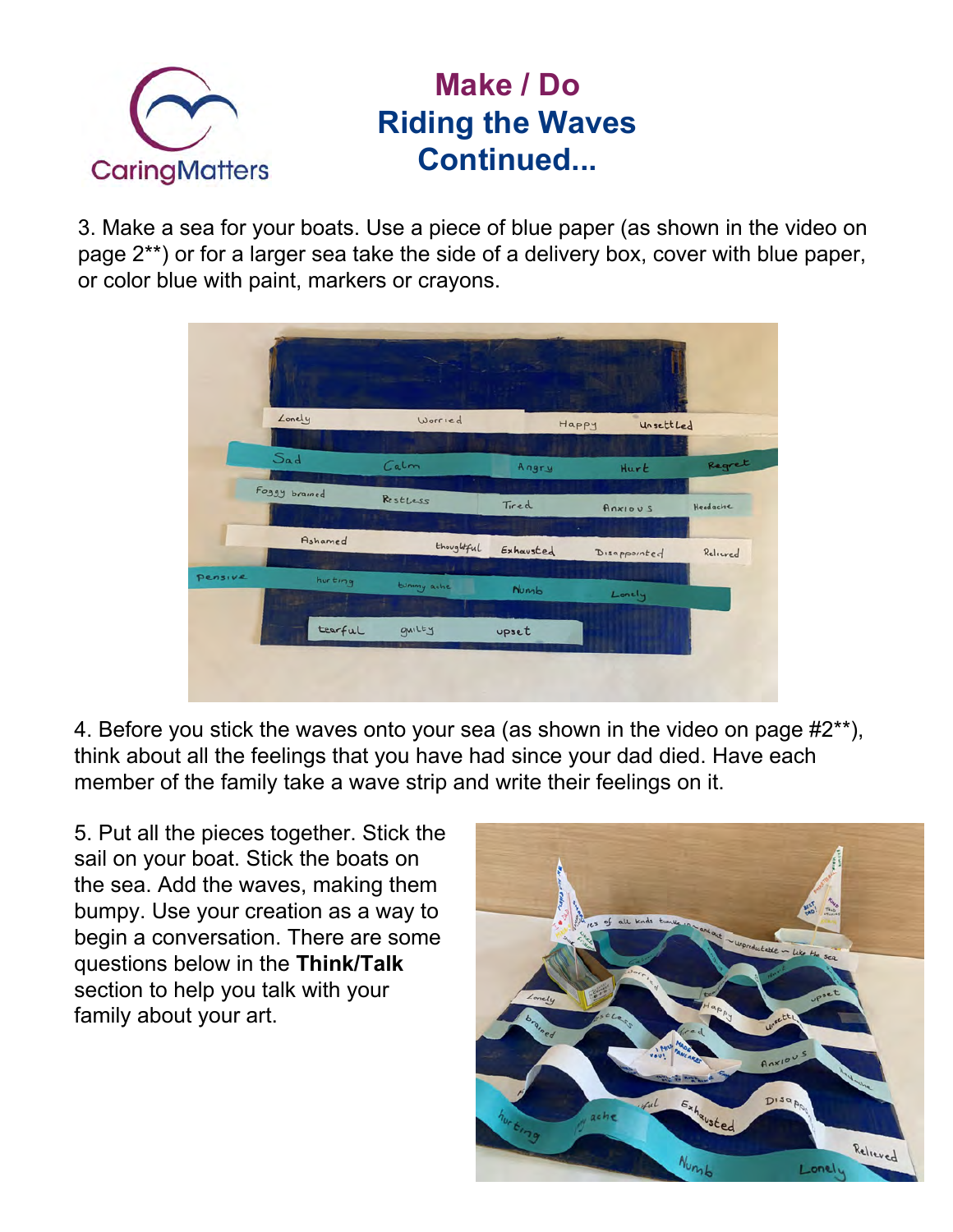

# **Read / Listen**

# *[One Wave at a Time](https://youtu.be/n-rj17Htry4)*  **by Holly Thompson**

There are some wonderful ideas for remembering Dad in this book. Which one would you like to do with your family?

Listen to the story here: **<https://youtu.be/n-rj17Htry4>**

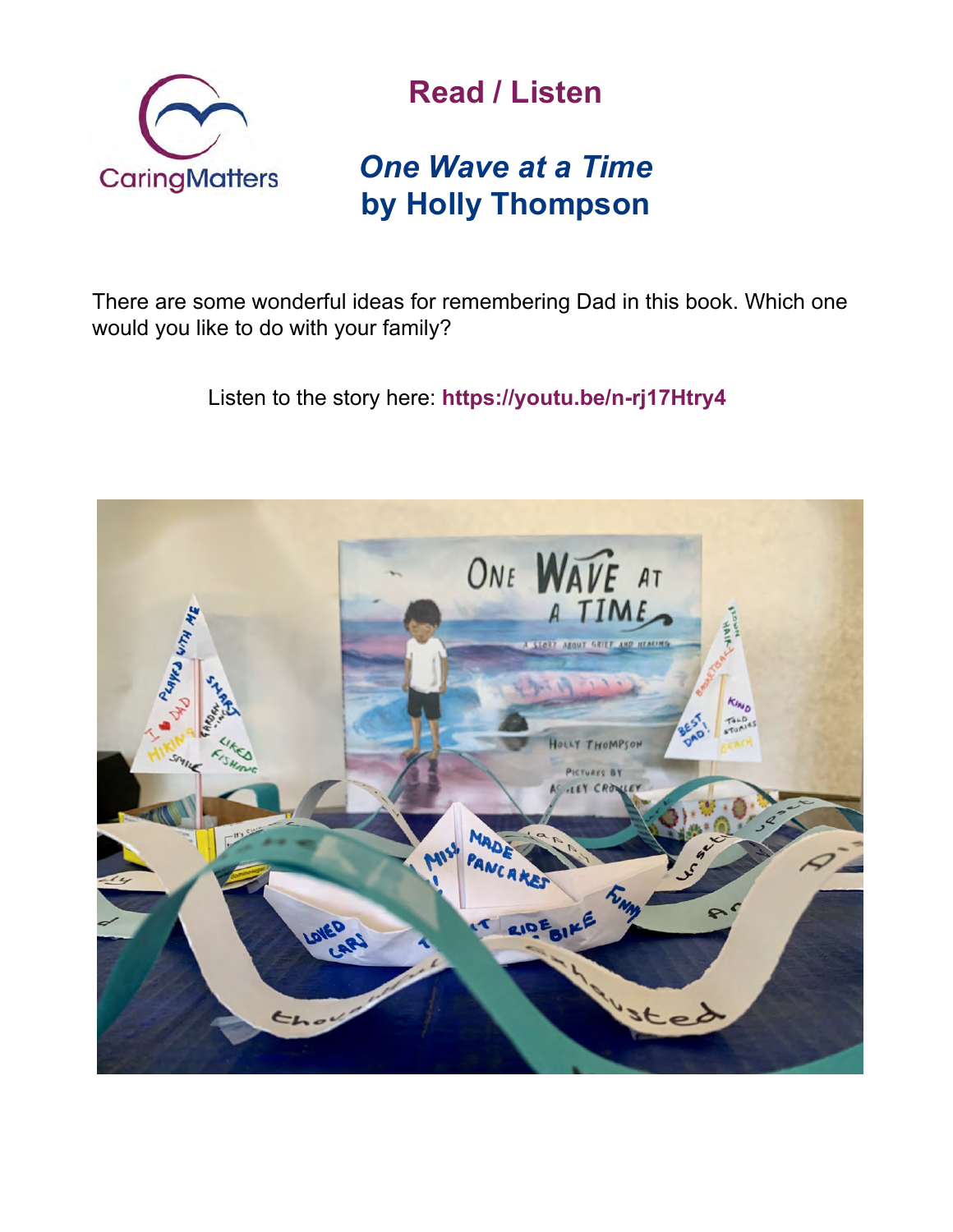





"As for grief, you'll find it comes in waves. When the ship is first wrecked, you're drowning, with wreckage all around you. Everything floating around you reminds you of the beauty and the magnificence of the ship that was, and is no more. And all you can do is float. You find some piece of the wreckage and you hang on for a while. Maybe it's some physical thing. Maybe it's a happy memory or a photograph. Maybe it's a person who is also floating. For a while, all you can do is float. Stay alive.

In the beginning, the waves are 100 feet tall and crash over you without mercy. They come 10 seconds apart and don't even give you time to catch your breath. All you can do is hang on and float. After a while, maybe weeks, maybe months, you'll find the waves are still 100 feet tall, but they come further apart. When they come, they still crash all over you and wipe you out. But in between, you can breathe, you can function. You never know what's going to trigger the grief. It might be a song, a picture, a street intersection, the smell of a cup of coffee. It can be just about anything…and the wave comes crashing. But in between waves, there is life.

Somewhere down the line, and it's different for everybody, you find that the waves are only 80 feet tall. Or 50 feet tall. And while they still come, they come further apart. You can see them coming. An anniversary, a birthday, or Christmas, or landing at O'Hare. You can see it coming, for the most part, and prepare yourself. And when it washes over you, you know that somehow you will, again, come out the other side. Soaking wet, sputtering, still hanging on to some tiny piece of the wreckage, but you'll come out.

The waves never stop coming, and somehow you don't really want them to. But you learn that you'll survive them. And other waves will come. And you'll survive them too. If you're lucky, you'll have lots of scars from lots of loves. And lots of shipwrecks."

[This post first appeared on Reddit in 2009. You can read it here:](https://
www.reddit.com/r/Assistance/comments/hax0t/
my_friend_just_died_i_dont_know_what_to_do/c1u0rx2)  **https://www.reddit.com/r/Assistance/comments/hax0t/ my\_friend\_just\_died\_i\_dont\_know\_what\_to\_do/c1u0rx2**